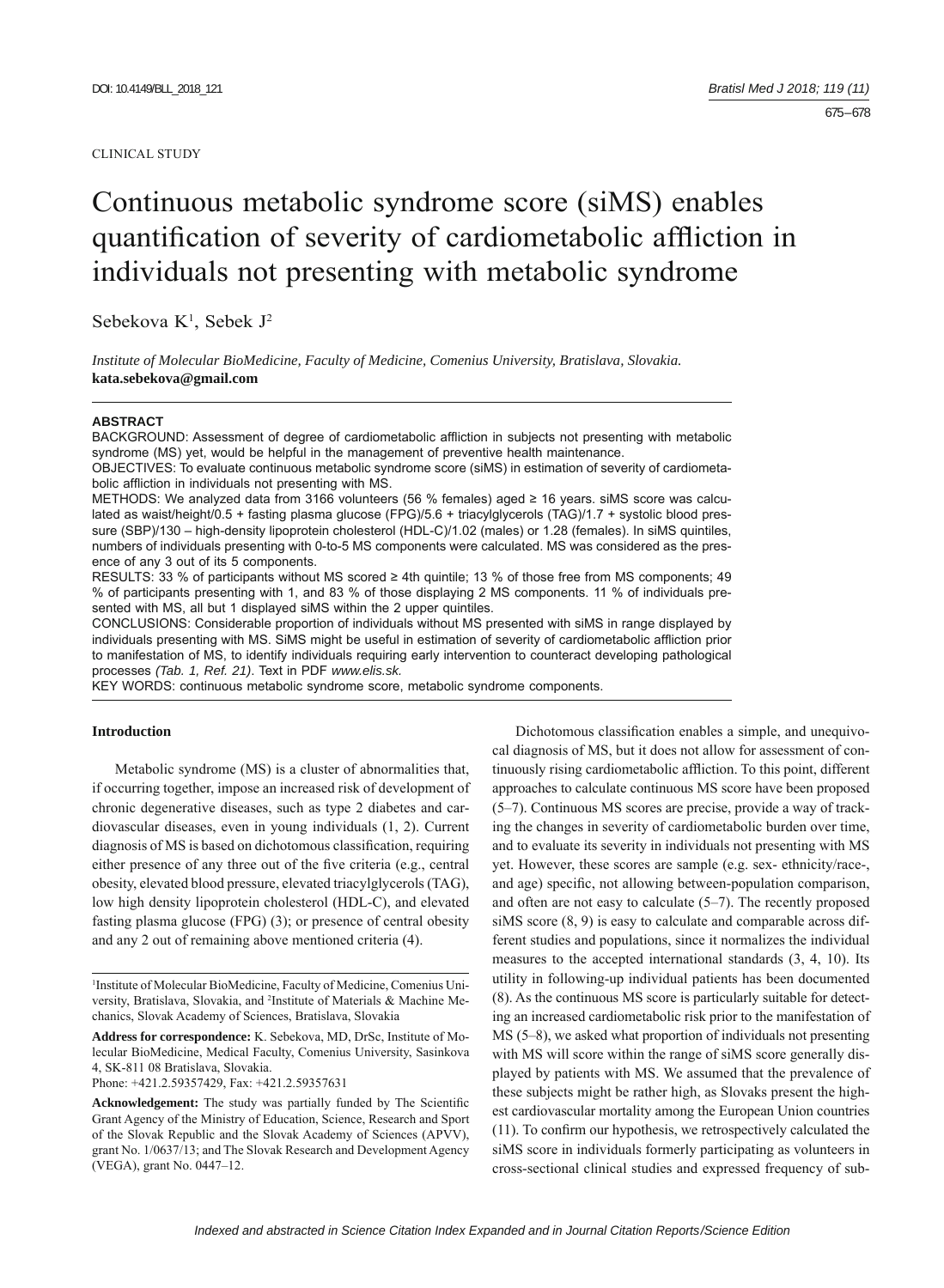#### 675 – 678

jects manifesting zero to five MS components in each siMS score quintile.

#### **Participants and methods**

We analyzed data from individuals participating during the period 2009–2012 in studies focusing on the prevalence of MS and its components. All volunteers were White Caucasians of Central European descent, residing, working or studying in western Slovakia. They were recruited via advertisements, or information provided at work or at schools. Exclusion criteria were any acute or chronic disease, particularly treatment for hypertension, dyslipidemia, diabetes, and participation in weight reducing programs, in females also pregnancy and lactation. From the database of 3750 volunteers aged 12-to-81 years, we extracted data on individuals aged  $\geq 16$  years, in whom data on body weight, height, waist circumference, blood pressure, FPG, TAG and HDL-C concentrations were available. Limiting the age to  $\geq 16$  years enabled to employ the same MS classification criteria in the whole cohort. Full-aged participants signed a written consent to participate, those aged < 18 years gave a verbal asset, and a written consent from their caregivers was obtained. The studies were approved by local Ethics Boards and conducted in accordance with the Declaration of Helsinki.

Anthropometric measurements were performed by qualified and trained medical personnel, according to the same protocol. Briefly, height was measured using stadiometer, body weight using electronic scales, waist circumference using flexible tape. Body mass index (BMI) and waist-to-height ratio were calculated. Blood pressure was measured in a sitting position after 10 minutes rest using a sphygmomanometer. The mean of last 2 measurements out of 3 was recorded.

Blood was sampled after overnight fasting from antecubital vein. FPG, TAG, and HDL-C were analyzed using standard laboratory methods.

siMS score was calculated according to Soldatovic et al (8), as follows:

siMS score = Waist/Height/0.5 + FPG/5.6 + TAG/1.7 + SBP/130 – HDL-C/1.02 (males) or 1.28 (females)

Waist and height were measured in cm; FPG, TAG, and HDL in mmol/l, and SBP in mm Hg. Quintiles of siMS score were calculated.

MS components were classified as present, if  $SBP \ge 130$  mm Hg and/or DBP  $\geq$  85 mm Hg, if TAG  $\geq$  1.7 mmol/l), HDL-C; < 1.03 mmol/l in males and < 1.29 mmol/l in females, or FPG  $\ge$ 5.6 mmol/l. Participants presenting waist-to-height ratio  $\geq 0.5$ were classified as centrally obese (10). In each siMS score quintile, we expressed the number and frequencies of individuals free from MS components, and those presenting with 1, 2, 3, 4 or 5 components.

Data were presented as the mean  $\pm$  standard deviation, median and interquartile range (IQR), or as counts and percentages. Frequencies were compared using Chi-square test,  $p < 0.05$  was considered significant. Data were analyzed using the SPSS v.16 for Windows software (SPSS, USA).

## **Results**

The study group consisted of 3166 individuals (56 % women). The mean age was  $22.8 \pm 11.0$  years, BMI averaged  $23.6 \pm 4.6$  kg/  $m^2$ , waist-to-height ratio averaged  $0.46 \pm 0.07$ ; SBP averaged  $118 \pm 1.07$ 15 mm Hg, DBP averaged  $74 \pm 9$  mm Hg, FPG averaged  $4.9 \pm 0.5$ mmol/l, TAG concentration averaged  $1.03 \pm 0.64$  mmol/l, and that of HDL-C concentration  $1.38 \pm 0.33$  mmol/l. 23 % of participants presented with central obesity, 25 % had elevated blood pressure, 8 % presented elevated FPG, 11 % showed elevated TAG, and 23 % low HDL-C concentrations. siMS score ranged between 0.65 to 7.08, with median of 2.09 and IQR 1.79–2.48.

Approximately 50 % of participants did not manifest any sign of MS, 28 % presented with one component, 11 % presented with two components, 6 % manifested three components, 4 % displayed four components, and in  $1\%$  of participants all five components of MS were present (Tab. 1).

Among participants manifesting MS ( $n = 349$ ), all but one presented with siMS score within the 4th and 5th quintile (Tab. 1). Thus, 11 % of our participants, who presented with MS accounted for 27 % of those with siMS in upper 2 quintiles. Remaining 73 % of participants with siMS score in upper 2 quintiles did not fulfil 3 MS criteria, and 16  $%$  did not even present with a single MS component.

About 13 % of participants free from any MS component presented with siMS score within the 4th and 5th quintile (Tab. 1). Forty-nine percent of individuals manifesting one component of MS displayed siMS score in the range of the upper two quintiles

|  |  |  |  | Tab. 1. Distribution of individuals presenting with zero to five components of metabolic syndrome according to siMS score quintile. |  |  |  |  |
|--|--|--|--|-------------------------------------------------------------------------------------------------------------------------------------|--|--|--|--|
|--|--|--|--|-------------------------------------------------------------------------------------------------------------------------------------|--|--|--|--|

| No. of MS components                                                       | 10              | 20               | 30               | 40               | 5Q               | All        |
|----------------------------------------------------------------------------|-----------------|------------------|------------------|------------------|------------------|------------|
|                                                                            | $(0.65 - 1.72)$ | $(1.721 - 1.98)$ | $(1.981 - 2.23)$ | $(2.231 - 2.62)$ | $(2.621 - 7.08)$ |            |
|                                                                            | $n = 633$       | $n = 633$        | $n = 634$        | $n = 633$        | $n = 633$        |            |
| $0$ (n; $\left(\% \right)$ of subjects not presenting with MS components)) | 580 (36.4%)     | 469 (29.4%)      | 340 (21.3%)      | 189 (11.9%)      | $16(1.0\%)$      | 594 (100%) |
| 1 (n; (% of subjects presenting with 1 MS component))                      | $47(5.3\%)$     | 153 (17.3%)      | 253 (28.7%)      | 319 (36.1%)      | $111(12.6\%)$    | 883 (100%) |
| 2 (n; (% of subjects presenting with 2 MS components))                     | $6(1.7\%)$      | $11(3.2\%)$      | $40(11.8\%)$     | 108 (31.8%)      | 175 (51.5%)      | 340 (100%) |
| 3 (n; (% of subjects presenting with 3 MS components))                     |                 |                  | $1(0.6\%)$       | $17(9.4\%)$      | $162(90.0\%)$    | 180 (100%) |
| 4 (n; (% of subjects presenting with 4 MS components))                     | $\theta$        |                  | $\theta$         |                  | 131 (100%)       | 131 (100%) |
| 5 (n; (% of subjects presenting with 5 MS components))                     | $\Omega$        | $\theta$         | $\theta$         | $\theta$         | $38(100\%)$      | 38 (100%)  |
|                                                                            |                 |                  |                  |                  |                  |            |

Q – quintile; No. – number; MS – metabolic syndrome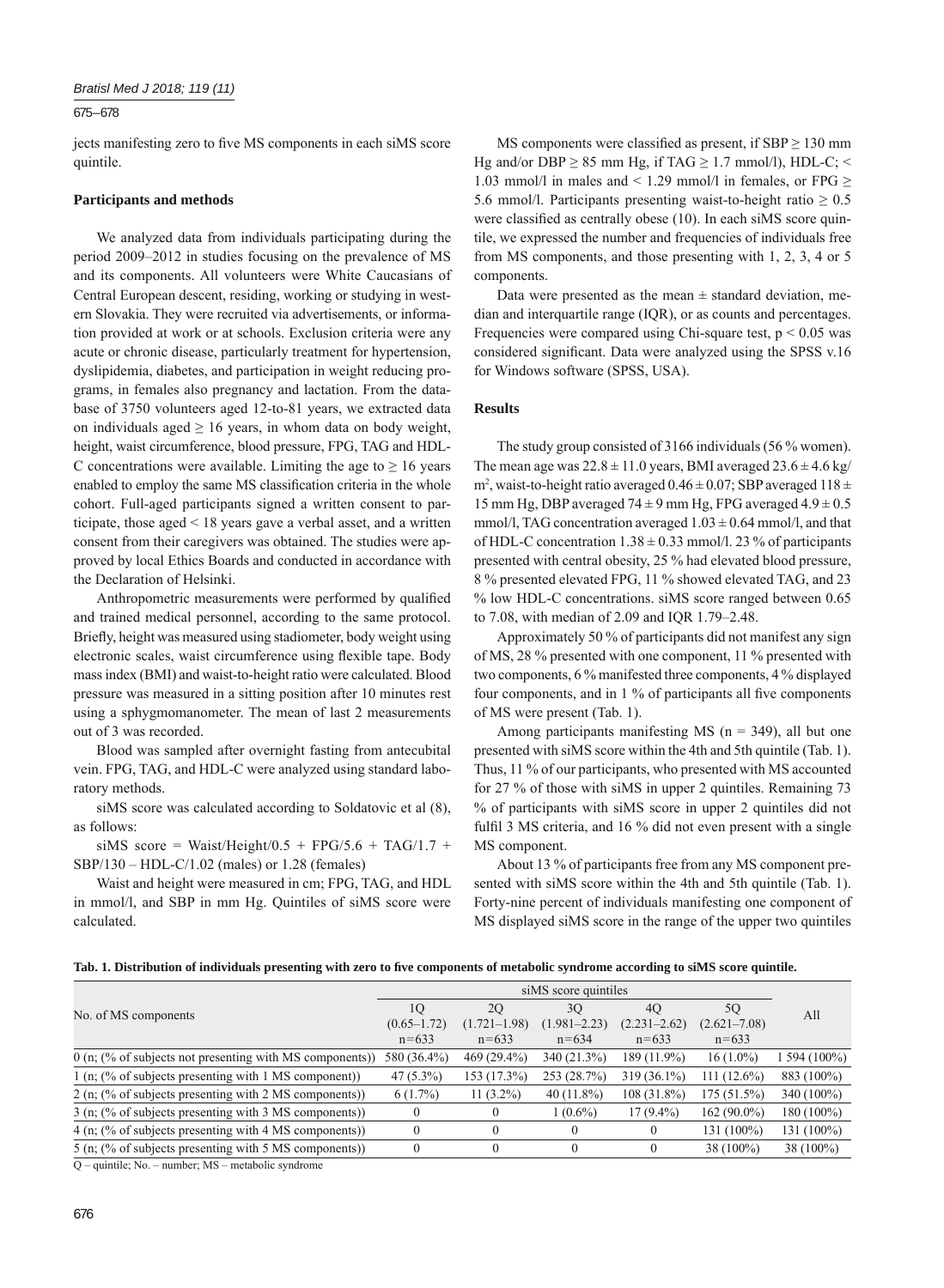(Tab. 1). Eighty-three percent ( $n = 730$ ) of participants presenting with one component of MS were lean,  $17\%$  (n = 153) presented with central obesity. Proportion of individuals displaying siMS score within the two upper quintiles was similar in lean participants presenting with one MS component, and individuals manifesting only central obesity (48 % and 51 %, respectively,  $p_{\text{obs}} = 0.534$ ). Among individuals displaying two components of MS, 83 % had siMS score within the 4th and 5th quintile. Thirty-two percent (n = 109) of participants presenting with two MS components did not display central obesity, and among them 83 % ( $n = 90$ ) displayed siMS score within two upper quintiles. Among centrally obese individuals presenting with an additional MS component  $(n = 231)$ , 193 (84 %) showed siMS score  $\geq$  4th quintile (p<sub>ch</sub> vs. centrally lean  $= 0.821$ ).

## **Discussion**

MS score describes the continuum of the processes underlying abnormalities in the components of MS. It reflects how individual components of MS cluster together, and the current severity of cardiometabolic affliction, even in subjects not presenting with MS. Similarly to our data calculated using siMS score, specific population-derived continuous MS score rises with the number of manifested components of MS (12, 13). Moreover, population-derived MS scores show a significant relationship with different markers of cardiometabolic risk, such as those of inflammation and fibrinolysis, adipokines, adhesion molecules (14) or subclinical atherosclerosis (12, 15). Unlike e.g. the Framingham Risk Equation (16) or the AUSDRISK score (17), continuous MS severity scores were not specifically formulated to be risk predictors. However, recent studies document that they are significantly associated with long-term risk of development of coronary heart disease (18), myocardial infarction (19), type 2 diabetes (19, 20), as well as of cardiovascular and overall mortality (19, 21).

The presence of MS according to dichotomous classification indicates an increased risk to develop cardiometabolic events. In our analysis, except for one individual, those presenting with MS displayed siMS scores in the range of 2 upper quintiles, indicating an above average cardiometabolic burden. Similarly scored about 33 out of 100 participants not presenting with MS, and even about 13 out of 100 not presenting with any component of MS. This prevalence is quite high, when we consider that we analyzed subjects participating as volunteers in clinical studies, e.g. individuals, who are likely to be interested in their health status. Thus, additional studies on a representative sample of the population are needed to clarify the real prevalence. To our knowledge, similar data from other populations are not available. Between-countries comparison employing siMS score would be of interest, as cardiovascular mortality in Slovaks is the highest in the European Union (11). Since we analyzed siMS scores retrospectively, we neither could follow-up potential changes in individual siMS scores over time, nor assess siMS score as an outcome predictor. However, simplicity of siMS calculation and its availability in Excel spreadsheet or Android application (8, 9) allows the physician for tracking of changes in severity of cardiometabolic affliction in individual patients over time.

In conclusion, in clinical practice, calculation of siMS might help to estimate the severity of cardiometabolic affliction in so called "low-risk" subjects, e.g. individuals, who do not present with MS components yet. Proportion of these individuals is not negligible, and they logically escape the attention of the physician, and thus the opportunity of being early motivated to implement changes in lifestyle, which could slow-down or even interrupt pathological processes. Availability of automated calculation of siMS score using the electronic health record could facilitate its wider use toward identification of patients with severe cardiometabolic affliction.

## **References**

**1. Ford ES.** Risks for All-Cause Mortality, Cardiovascular Disease, and Diabetes Associated With the Metabolic Syndrome. Diabetes Care 2005; 28 (7): 1769 –1778.

2. Expert Panel on Integrated Guidelines for Cardiovascular Health and Risk Reduction in Children and Adolescents: Summary Report 2011; 128 (Suppl. 5): S213–S256.

**3. Alberti KG, Eckel RH, Grundy SM et al.** Harmonizing the Metabolic Syndrome A Joint Interim Statement of the International Diabetes Federation Task Force on Epidemiology and Prevention; National Heart, Lung, and Blood Institute; American Heart Association; World Heart Federation; International Atherosclerosis Society; and International Association for the Study of Obesity. Circulation 2009; 120 (16): 1640–1645.

**4. Zimmet P, George K, Alberti MM et al.** The metabolic syndrome in children and adolescents – an IDF consensus report. Pediatr Diabetes 2007; 8 (5): 299–306.

**5. Wijndaele K, Beunen G, Duvigneaud N et al.** A continuous metabolic syndrome risk score – Utility for epidemiological analyses. Diabetes Care 2006; 29 (10): 2329.

**6. Eisenmann JC.** On the use of a continuous metabolic syndrome score in pediatric research. Cardiovasc Diabetol 2008; 7: 17.

**7. DeBoer MD, Gurka MJ.** Clinical utility of metabolic syndrome severity scores: considerations for practitioners. Diabetes Metab Syndr Obes 2017; 10: 65–72.

**8. Soldatovic I, Vukovic R, Culafi c D, Gajic M, Dimitrijevic-Sreckovic V.** siMS Score: Simple Method for Quantifying Metabolic Syndrome. Plos One 2016; 11 (1): e0146143.

**9. Vukovic R, Milenkovic T, Stojan G et al.** Pediatric siMS score: A new, simple and accurate continuous metabolic syndrome score for everyday use in pediatrics 2017; 12 (12): e0189232.

**10. Ashwell M, Gibson S.** A proposal for a primary screening tool: 'Keep your waist circumference to less than half your height'. BMC Med 2014; 12: 207.

**11. Mortality from cardiovascular diseases.** Health at a Glance 2015: OECD Indicators. Paris: OECD Publishing; 2015.

**12. Pandit D, Chiplonkar S, Khadilkar A, Kinare A, Khadilkar V.**  Efficacy of a continuous metabolic syndrome score in Indian children for detecting subclinical atherosclerotic risk. Int J Obes (Lond) 2011; 35 (10): 1318–1324.